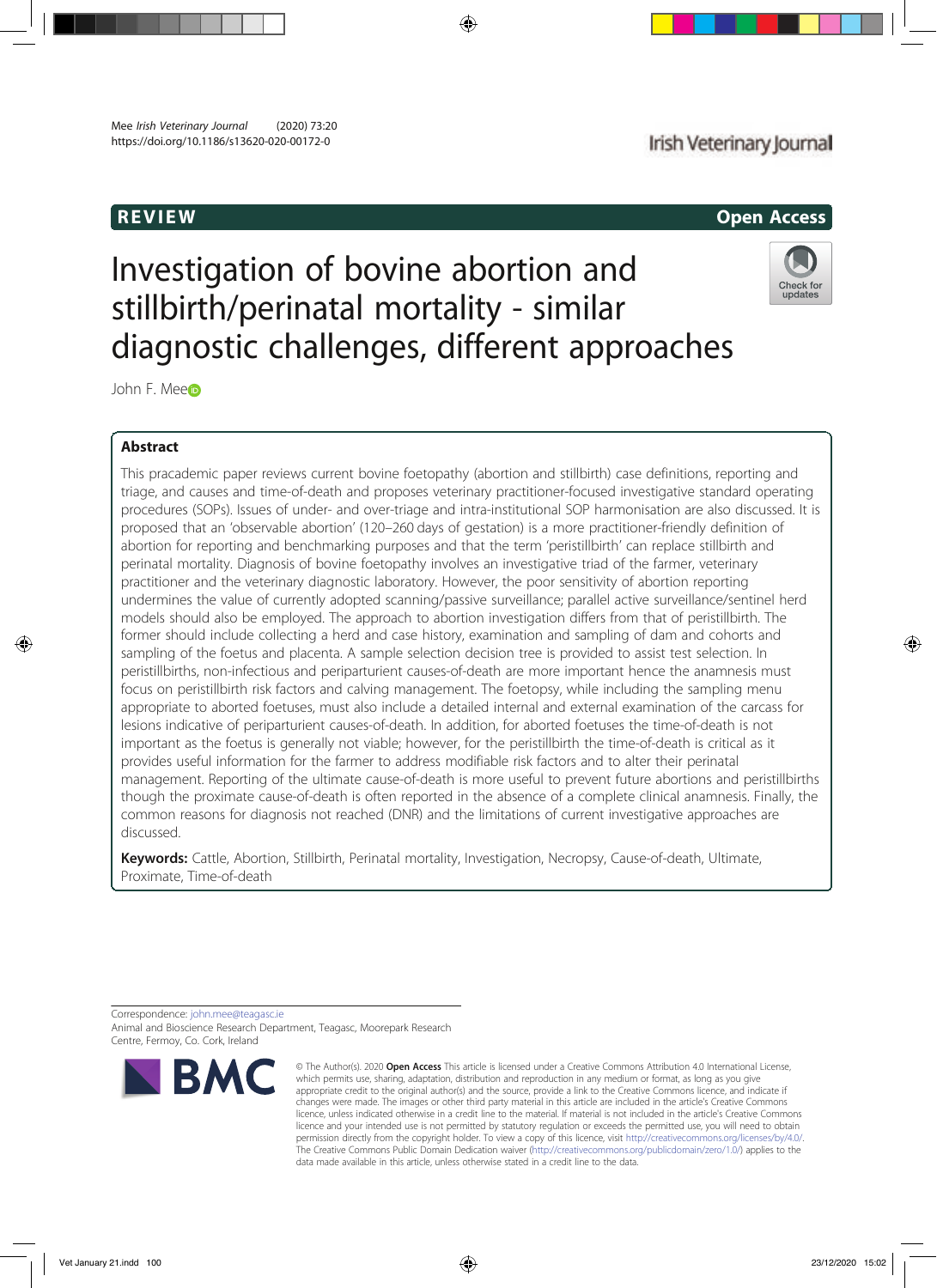#### Background

Reported bovine abortion rates vary between approximately 0.5 and 10% [1]. Perinatal calf mortality (0-48 h) rates vary between approximately 2 [2] and 10% [3], internationally. These losses represent economic, welfare and societal concerns [4]. Abortion (20 to 50% [5];) and stillbirth (30 to 75% [6];), diagnosis rates do not appear to have improved over time internationally despite the development of molecular diagnostic techniques and the discovery of new foetopathogens, e.g. Schmallenberg virus [7]. While reasons for the overall low diagnostic rates from foetal investigations are detailed hereunder, this paper addresses this challenging conundrum with a view to veterinary practitioner-led improvements in diagnostic rates. The differing proportions of infectious and non-infectious and pre- and periparturient aetiologies of abortions and stillbirths are emphasised, hence though the diagnostic challenge is similar, the approaches to diagnosis differ.

The investigative triad involving the farmer, veterinary practitioner and veterinary pathologist is critical to better investigative outcomes [8]. From the farmer's perspective, under and late reporting and placental non-submission are significant issues which can be improved. Veterinary practitioners can be more pro-active in awareness raising and client education regarding index case reporting, investigative thresholds, pro forma anamnesis recording and advising clients of possible causes of foetal loss. In addition, with closures of many government veterinary diagnostic laboratories, veterinary practitioners may need to upskill in foetal pathology and consider providing this new service for their clients where this is legally allowed. Veterinary diagnosticians can review the investigative protocols they currently adopt to see where they can improve their investigative/necropsy/sampling/testing SOPs. Additionally, the educational role of veterinary diagnosticians to both veterinary practitioners and farmers can contribute substantially to improved field investigations. At an international level, the current lack of homogeneity in investigative approaches highlights the need for procedural standardisation [9]. While the focus of this review is on dairy foeto-perinatal loss, the material is equally applicable to beef foeto-perinatal loss [10]. Additionally, frequent reference is made to aspects of investigation of human perinatal mortality, where relevant.

#### Case definitions

Both abortion and stillbirth are variously defined in the literature and in common usage by scientists, veterinary practitioners and by farmers. While viability-based definitions are occasionally used, e.g. nonviable foetuses are considered aborted irrespective of gestation length (foetal mortality), gestation-based definitions are recommended [11]. These definitions differ both inter- and intra-nationally.

#### 'Observable abortion'

By scientific consensus a bovine abortion has been defined as the expulsion of a foetus between the completion of differentiation (day 42) and the limit of foetal independent viability (day 260), [11]. Day 42 also represented the typical timing of manual pregnancy detection when this definition was formulated, whereas now with early  $({\sim}30$ days) and repeat  $({\sim}60 \text{ days})$  ultrasonographic pregnancy detection the late embryonic and early foetal loss (LEEFL) periods are often combined. There are numerous foetal loss definitions used internationally. For example, in France a hybrid definition of abortion is used encompassing both abortion and perinatal mortality; expulsion of a foetus from 42 days of pregnancy onwards either stillborn or dying within 48 h of birth [12]. Whilst including early (42–120 d) foetal mortality is scientifically valid, in practice animals which abort this early generally return to oestrus without a foetus being expelled (resorbed) or observed (too small). Such returns-to-service have been advocated as an indicator of first and second trimester abortion (inferred abortion) in syndromic surveillance systems [13]. The low observation rate of first trimester abortions was confirmed in a US study where only 9% of abortions < 125 days were observed, while 41% of abortions between day 125 and 245 were observed [14].

Thus, from a veterinary practitioner and their clients' perspectives, abortion may be defined as the expulsion of a non-independently-viable foetus before full-term that is likely to be observed (and possibly submitted to a laboratory for examination) by a farmer, i.e. an 'observable abortion'. Irish regional veterinary laboratory data indicate that the period of risk for an observable abortion is from 120 to 260 days of gestation; over 95% of aborted foetuses submitted to a veterinary laboratory over a 25 year period were from the fourth month of pregnancy on  $($  > 120 days), (Table 1) [15]. The foetus at 120 days is the size of a small cat with a crown rump length (CRL) of 20-30 cm and weighs  $\sim$  1 kg. These data support the findings [16] that the majority of laboratoryinvestigated abortion cases are from the last trimester,

Table 1 Gestational age of veterinary laboratory-investigated aborted foetuses

| Trimester     | Month of gestation | Foetuses (No.) | %    |
|---------------|--------------------|----------------|------|
| First (early) | $\mathcal{P}$      | 73             | 0.7  |
|               | 3                  | 298            | 2.9  |
| Second (mid)  | 4                  | 841            | 8.2  |
|               | 5                  | 1393           | 13.7 |
|               | 6                  | 2069           | 20.3 |
| Third (late)  | 7                  | 2858           | 28.0 |
|               | 8                  | 2661           | 26.1 |

Source: Cork Regional Veterinary Laboratory, DAFM, 10,193 foetuses over 25 years (1980–2003)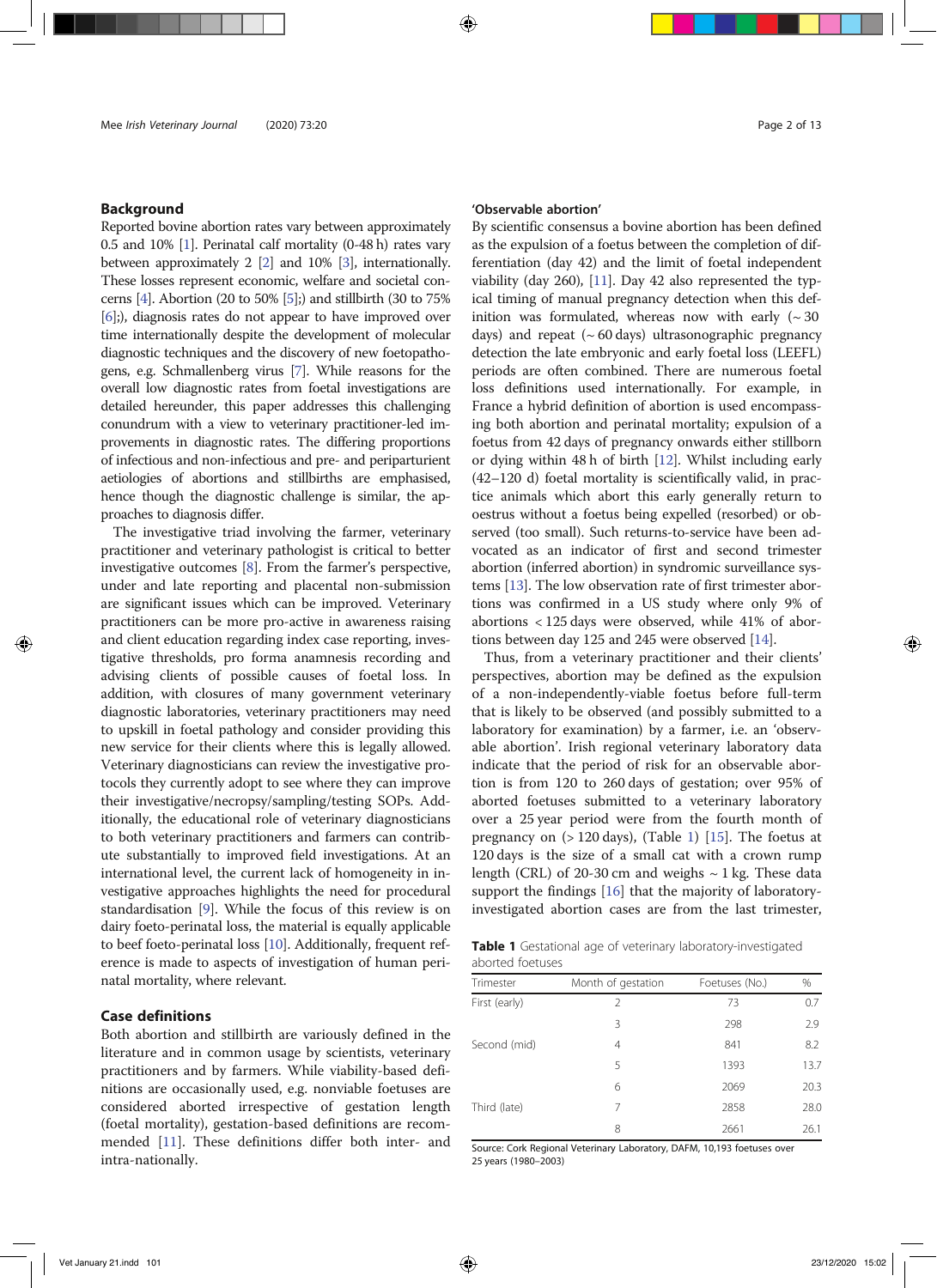while the majority of non-submitted abortions are from the first two trimesters; this leads to under-estimation of real abortion rates.

### 'Peristillbirth'

Perinatal mortality may be defined as death of the foetus or perinate before, during or within 48 h of calving at full term (> 260 days); it includes both stillbirth and early neonatal mortality [17]. While 'stillbirth' is commonly used as a synonym for perinatal mortality, particularly by farmers and their veterinary practitioners, it is better defined as the death of a foetus before or during calving at full term. A novel portmanteau 'peristillbirth' (incorporating both stillbirth and perinatal mortality) may avoid this terminological imprecision. These gestational and perinate age thresholds are arbitrary and vary both intra- and inter-nationally.

In cases of indeterminate gestational age (e.g. unrecorded natural services), surrogate objective variables may be used as with babies, most commonly, birth weight and CRL. However, both have limitations. In cattle there are inadequate breed and plurality-adjusted gestational age body weight norm reference data to assess when a birth weight might be more indicative of an abortion or a peristillbirth. In order to address this issue the data in Table 2 have been compiled from research herds with excellent records to provide guidance on different full-term birth weights for various common breed and crossbreed, and plurality groups. The same principle is used by the WHO to define human perinatal mortality cases [18]. From these data the following breed and plurality-adjusted body weight norms for term calves are indicated: 'Jerseys' (Jersey or Jersey x dams mated to Jersey or Jersey x sires);  $> 15$  kg for singletons or twins, 'Jersey crossbreds' [Jersey or Jersey x dams or sires mated to non-Jersey or Jersey x dams or sires, respectively, (i.e. only the dam or the sire is Jersey or Jersey x, not both)]; > 20 kg for singletons or twins, 'Non-Jersey'

[other dairy breed dams (non-Jersey or Jersey x) mated to other dairy sires (non-Jersey or Jersey x) or beef sires]; > 25 and > 20 kg for singletons and twins, respectively.

#### Reporting of foetal/perinatal mortality

Before addressing the titular topic; investigation, the issue of reporting needs to be addressed as it is equally if not more important.

#### Under-reporting

Under-reporting is a major issue with bovine foetal/perinatal mortality internationally (the 'untagged calf loss phenomenon'). To some risk-averse farmers the loss of a single valuable pregnancy may trigger a veterinary investigation (threshold for investigation) while for the majority of farmers multiple losses need to occur before this threshold is exceeded. A few abortions in large herds are 'expected', i.e. abortion is considered a 'normal' event as long as it is sporadic. In a French study only 20% of beef farmers who had an abortion or stillbirth (0.8% abortion rate) reported it, indicating the low sensitivity of eventdriven or passive abortion surveillance [19]. A foetal mortality rate of > 5% is the investigation threshold used by the majority of veterinary practitioners in the EU [20]. However, a cluster of cases is a more important 'tipping point' for investigation in seasonal calving herds, than percentage of pregnancies aborted. Scan statistic probabilities can be used to determine what constitutes a significant clustering of abortions [1]. Given the diagnostic gap between 42 and 120 days of pregnancy when aborted foetuses are generally not observed or reported/ submitted for examination, return-to-service has been proposed as a proxy syndromic surveillance indicator to monitor losses in this period [13]. Proximity to the laboratory, number of losses, ability to identify the aborted cow, fear of a contagious abortifacient (e.g. Brucella abortus), 'farm blindness' [21] and lack of understanding

Table 2 Birth weights (kg) (no. records, mean, mean + 2SD, range) and gestation length (Ges, days) of fullterm (260–300 days), singleton ( $n = 10,422$ ) and twin ( $n = 615$ ) calves of different breeds and crossbreeds

| Dam genotype                 | Sire genotype               |                |                   | Singletons                |                    |              | Twins          |                   |                           |                    |              |
|------------------------------|-----------------------------|----------------|-------------------|---------------------------|--------------------|--------------|----------------|-------------------|---------------------------|--------------------|--------------|
|                              |                             | No.<br>records | Birth wt.<br>mean | Birth wt.<br>$mean + 2SD$ | Birth wt.<br>range | Ges.<br>days | No.<br>records | Birth wt.<br>mean | Birth wt.<br>$mean + 2SD$ | Birth wt.<br>range | Ges.<br>days |
| Jersey, JerseyX              | Jersey, JerseyX             | 200            | 26.21             | 16.54-35.88               | 14-45              | 281.15       | 6              | 21.83             | $10.92 -$<br>32.74        | $15 - 30$          | 284.66       |
| Jersey, JerseyX<br>or dairy  | Jersey, JerseyX<br>or dairy | 919            | 32.63             | 20.31-44.95               | $14 - 51$          | 280.34       | 32             | 26.63             | $22.04 -$<br>31.22        | $15 - 34$          | 277.87       |
| Dairy (excl. Je,<br>$JeX)^a$ | Dairy<br>(excl. Je, JeX)    | 7960           | 41.84             | 29.61-54.07               | $11$ to $76$       | 281.62       | 496            | 34.14             | 23.18-45.1                | $18 - 55$          | 277.02       |
| Dairy<br>(excl. Je, JeX)     | Beef <sup>b</sup>           | 343            | 42.82             | 30.86-54.78               | $18 - 63$          | 283.6        | 81             | 35.07             | 22.45-47.69               | $21 - 51$          | 278.86       |

a Dairy (excl. Je, Jex) = Holstein-Friesian, Friesian, Friesianx, Ayrshire, Norwegian Red, Norwegian Redx, Swedish Red,

Swedish Redx, Montbeliarde, Montbeliardex, Normande, Normandex

<sup>b</sup>Beef = Aberdeen Angus, Belgian Blue, Blonde D'Aquitaine, Charolais, Hereford, Limousin, Simmental

Source: Teagasc dairy research herds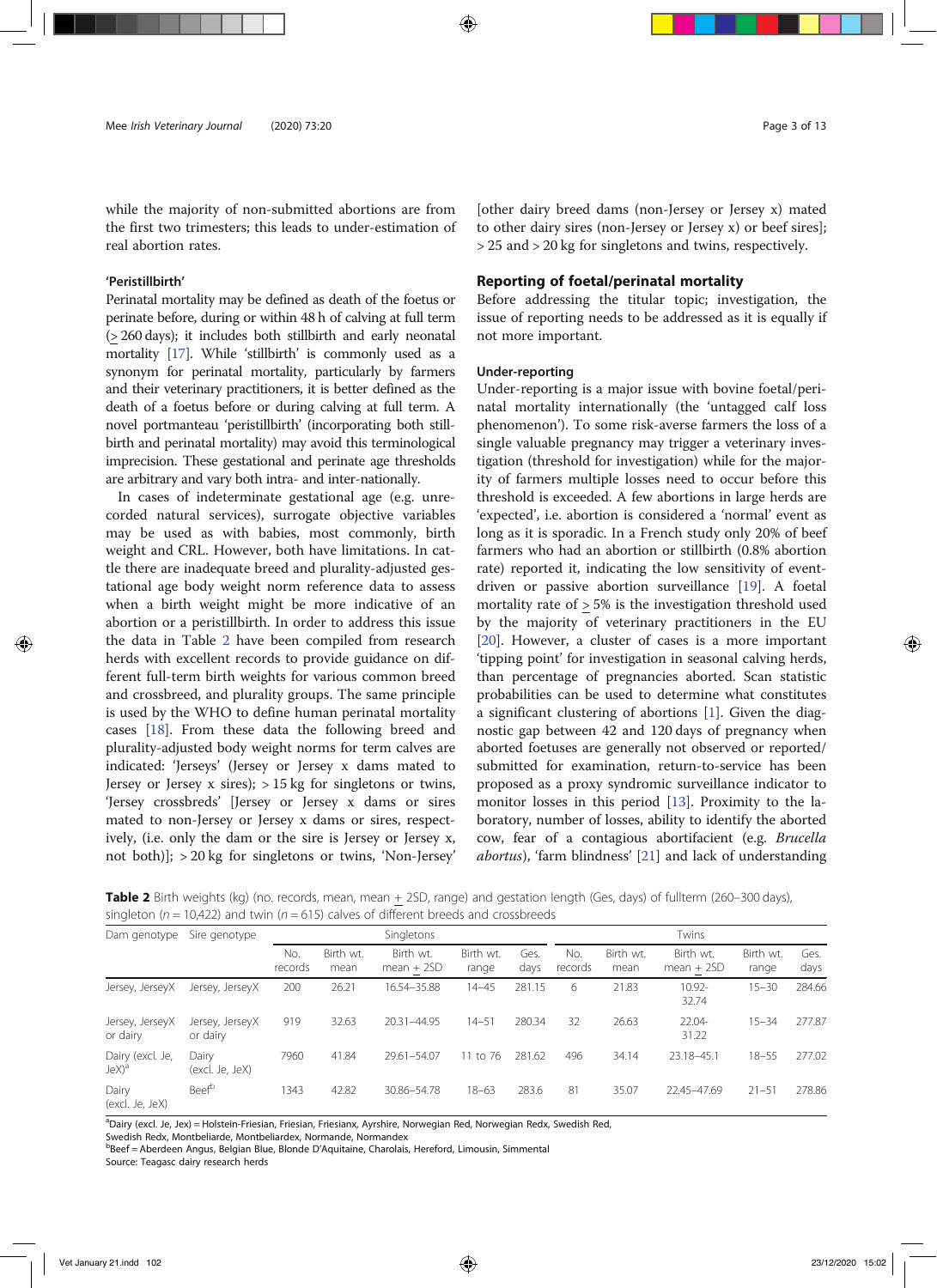of the costs and potential consequences of abortion influence the likelihood of sample submission. In addition, there is often a disconnect between the priority placed on reporting of abortion by governmental risk managers and veterinary practitioners and farmers [12].

The herd-level occurrence of abortions/stillbirths follows a right-skewed distribution with most herds having no or low losses but a minority of herds have high losses. The threshold at which loss prevalence becomes a 'problem/cluster/storm', and hence is investigated, is usually defined by the herdowner. Norm-referenced thresholds are cohort-based which may reflect the national recorded abortion or stillbirth rate. Criteria-referenced thresholds are based on metrics other than those based on cohorts, e.g. a theoretical or empirical threshold. While the latter has traditionally been 2% for abortions, this may only be appropriate for observable abortions (> 120 days) (in temperate regions) but may underestimate 'normal' all-cause, first through third trimester abortion rates.

#### Under- and over-triage

The approach to a sporadic abortion/stillbirth or an autolysed foetus in a herd without a history of foetal loss problems will differ from that in a herd with a series of cases or a fresh case. This is referred to as under-triage, whereby such cases are not investigated as thoroughly as fresh cases or those from multiple mortality herds. However, over-triage may be warranted even for sporadic cases on farms a long distance from the local laboratory as resubmission of material is less likely. One cannot predict that the index abortion case is not the first of many in a herd outbreak (all abortion 'storms' start with a single case). Studies have shown that only approximately 20 to 30% of abortions are observed [22] suggesting that in many cases the first case presented (index case) is not in fact the first case that occurred, merely the first that was observed.

# Veterinary practitioner-led abortion/stillbirth investigation

When approached by a client with an aborted cow or a stillbirth problem (as defined above) the following standard operating procedure (SOP) is recommended.

#### SOP for abortion/stillbirth investigation

This involves three steps; collect a history, examine pregnant animals and the aborted dam and examine the foetus/placenta. This procedure uses multiple diagnostic tools to make a clinico-pathological diagnosis [23, 24].

#### Collect a history

The first step is to establish the nature and extent of the problem by investigating possible risk factors associated with the loss/es. Standard questions include how many

cows have aborted/had stillbirths, how many cows are pregnant (denominator-based diagnosis), is the dam ill, are most losses in heifers, and recent husbandry changes. A pro forma questionnaire is used by veterinary laboratory staff to collect the history prior to the postmortem examination; practitioners might consider using such a format for problem herds – exemplars for abortions and peristillbirths are provided in Additional files 1 and 2. In addition to collecting information on the individual abortion/stillbirth, the herd health history is important. For example, details of most recent vaccinations against foetopathogens, recent cattle purchases and bulk milk test results.

## Examine/sample the pregnant and aborted/stillbirth animals

#### The pregnant cohort

Examining the pregnant animals and their environment allows the practitioner to assess their general health, body condition score (BCS) and feeding management. Cohort sampling of dams ( $n = 5-10$ ) in the affected group can be useful in determining differences in exposure (presence/absence, prevalence) between affected and unaffected dams (case-control); but vaccinal status needs to be known.

#### The dam

Clinical examination of the dam may reveal pyrexia, diarrhoea, respiratory signs, etc. A faecal sample may be useful where salmonellosis is suspected. Single blood samples from aborted cows are the most common samples collected to investigate bovine abortion (sero-diagnosis). These can have moderate utility as proxy samples for foetal material. For example, a single blood sample from the non-vaccinated dam of an aborted or stillborn foetus can be up to 85% accurate in predicting a foetal culture-positive result for Salmonella Dublin, [25]. However, the primary value of maternal serum is as an exclusionary test for maternal antibody, i.e. a negative result rules out some causes, e.g. Neospora caninum.

Paired sera (more than 2 weeks apart) may detect rising titres (two to four-fold) for some abortifacients (e.g. S. Dublin SAT) but not for others (e.g. Leptospira spp., Neospora) due to the lag phase between infection and foetal mortality. In vaccinated herds natural infection can still be distinguished where DIVA vaccines are used (gE-deleted BoHV-I) and where titres are much higher than those expected from vaccination (e.g. Leptospira) this suggests current, active infection.

#### Examine the foetus and placenta Abortion/stillbirth foetopsy SOP

As with a clinical examination on a live animal a systematic approach means that important findings are not missed due to focusing on the obvious lesion/s; this involves three steps - external and internal examination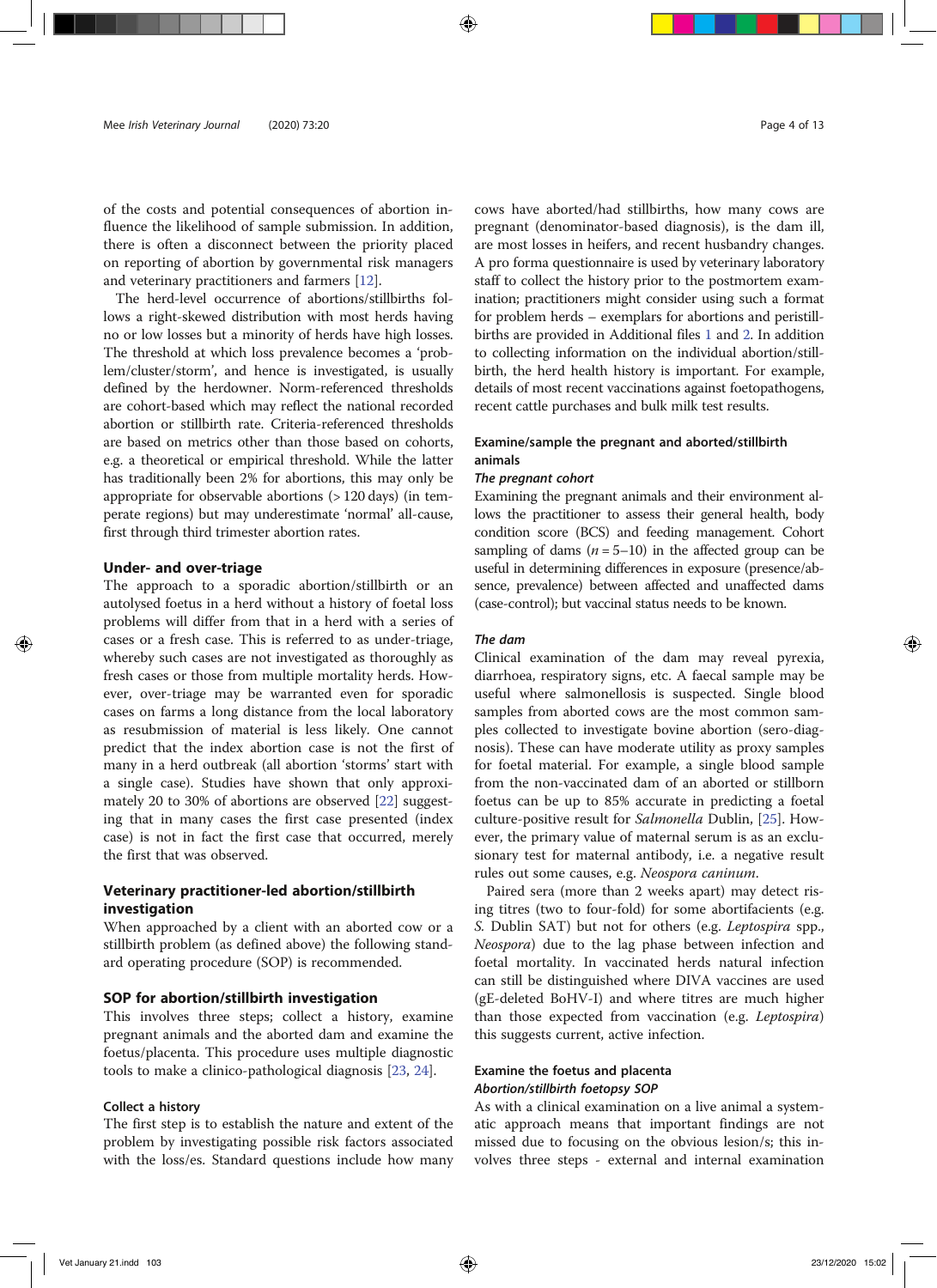and sampling the carcass. While for the aborted foetus few lesions are visible grossly, in the stillborn foetus lesions indicative of periparturient causes-of-death are more likely to be detected.

#### External examination

The external examination will confirm the animal identification (assuming it is tagged), foetal preservation, maturity, size for date/plurality, and detect defects, discharges and predation. The stage of development of the foetus may be estimated from its body weight or size (e.g. CRL), (Table 3). External developmental indicators (dentition, pilosity, skull doming) are less useful due to their gradual appearance and subjectivity in assessment. Gestational age may be estimated (within plus or minus approximately 2 weeks) from foetometric variables such as straight CRL (sCRL) using simple formulae, for example: gestational age  $(GA)$ ,  $(days) = 68 + 2.25$  x sCRL (cm) or  $GA = (sCRL + 21) \times 2.5$  or  $GA = 53 + (2.3 \times 10^{-13})$ SCRL) or more complex multi-variable formulae [26].

### Internal examination

How the carcass is opened and how the contents are examined varies between pathologists. An illustrated guide to bovine foetopsy by the practitioner has recently been published which details a simple method which can be carried out in a practice setting with minimal specialised equipment [27]. It is recommended that once the carcass is opened samples for microbiological testing are collected first to avoid contamination during the internal organ examination.

#### Sampling the carcass

A sample selection algorithm for aborted/stillborn foetuses is outlined in Fig. 1. It is not possible to be prescriptive about test selection as laboratories differ in the test menu and tiers they offer. Variations between laboratories in sample and test selection both inter and intra-institutionally indicate the need for SOP harmonisation both nationally and internationally. Test selection will also be determined by the anamnesis, degree of carcass autolysis and costs. Rather than 'necropsy by algorithm' the decision-making of the practitioner or pathologist still determines whether and which samples to

collect. Additionally, samples can be discarded if collected in the early stages of the necropsy where subsequent examination reveals the likely cause does not require laboratory testing.

#### Microbiology samples

Abomasal contents can be sampled aseptically by searing the abomasal serosa with a heated scalpel blade and aspirating a sample into a plain vaccutainer tube. In general, tissue samples are preferable to swabbed samples and surface swabbed samples are preferable to fluid swab samples. If an abomasal sample is unobtainable (due to scavenging or colostrum ingestion) or if septicaemia is suspected, lung, liver or brain samples are suitable alternatives, though not as sensitive [28]. Brain sampling is of particular value in severely scavenged and mummified foetuses. The presences of a pure growth of a pathogen with associated lesions in the absence of other causes of death are usually accepted as diagnostic criteria. However, recent research on variations in pathogen virulence (e.g. Trueperella pyogenes) suggest that in future it may be necessary to determine the presence of virulence factors also [29].

#### Serology samples

Serological sampling can be useful from the second trimester (> 120 days) when the foetus is immunocompetent as antibodies indicate foetal infection (but not necessarily foetopathy, e.g. Neopsora congenital infection), assuming placental competence. However, reliance on foetal serology alone may grossly underestimate foetal infection rates [30]. Recently, other biomarkers (acute phase proteins and non-pathogen specific immunoglobulins) have also been shown to be detectable in bovine foetal infection [31].

#### Trace element samples

Examination of the foetal thyroid gland for absolute goitre (thyroid enlarged relative to a criterion-referenced threshold thyroid weight, e.g. > 30 g) or relative goitre (thyroid enlarged relative to a criterion-referenced threshold thyroid g: kg ratio with body weight, e.g. > 0.80) and submission of a fresh  $(I_2 \text{ content})$  and formalinised lobe (histopathology) will detect dietary iodine

**Table 3** Guideline physical characteristics of foetuses in the last two trimesters of gestation

| Month of gestation | Body weight (kg) | $sCRLa$ (cm) | Pilosity (trunk/abdomen) | Teeth eruption (incisors)  |
|--------------------|------------------|--------------|--------------------------|----------------------------|
| 6                  |                  | 50           | Extremities only         | Not erupted                |
|                    |                  | 70           | Light hair coat          | Partially erupted          |
| 8                  | 30               | 90           | Full hair coat           | Partially or fully erupted |
| Q                  |                  | 95           | Full hair coat           | Fully erupted              |

<sup>a</sup>sCRL = straight crown-rump length

Source: Teagasc research, Irish dairy herds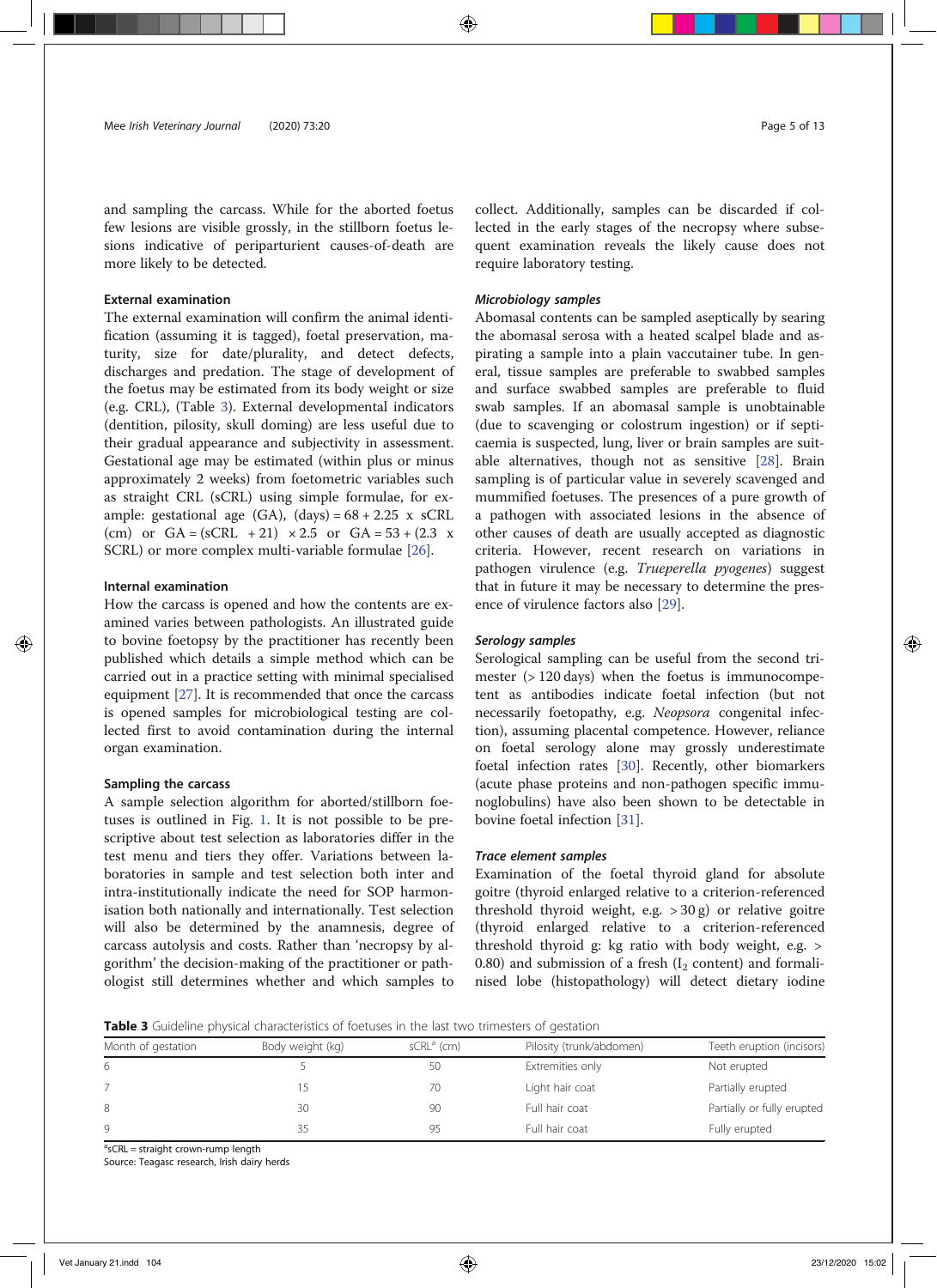

imbalance. Where selenium deficiency is suspected (possibly in conjunction with iodine deficiency) a sample of the foetal liver preferably [32, 33] or kidneys should be submitted. Given the associations between micronutrient imbalances and bovine abortion [34] and peristillbirth [35] examination of micronutrient status should be included in the diagnostic panel when investigating bovine foetopathy.

#### Histopathology samples

Samples for histopathology should include normal and abnormal tissue and should not be greater than 1 cm thick and 2 cm long as they need to fit into processing cassettes  $(3.5 \times 2.5 \times 0.5 \text{ cm})$ ; most samples collected by practitioners are too thick. Pathologists routinely sample lung, liver, thyroid, heart and brain. All samples can be submitted in a single pottle. As the brain is of particular value in the histopathological diagnosis of neosporosis, submission of the skull or entire brain is recommended as histopathologists vary in the sections they prefer to examine.

#### Standard abortion package

Practitioners will be guided by their local laboratory about which samples they prefer to use routinely for each test ('standard abortion package') and which tests are nonroutine (e.g. PCR, histopathology). While for sporadic cases the basic sampling package may suffice (Table 4), in abortion storms, tiered sample escalation is advised as it provides the option of sampling, storing and testing as deemed necessary. Increasingly, genomic tests (e.g. dense SNPs) are being developed for developmental disorders which require specialist sampling, e.g. hair follicles, skin, muscle or liver.

#### Photo-documentation

Photo-documentation can be useful for inexperienced practitioners and for unusual lesions [36]. In future practitioners (and possibly farmers) may be able to use digital imaging technologies to enhance their PME yield, as currently occurs on North American feedlots (remote digital PME).

#### Sample submission

If samples are collected on a day when the laboratory is closed the samples should be stored for culture, serology and histopathology in a fridge (4 °C) and those for PCR in a freezer (− 20 °C). Practitioners need to be cognisant of postal regulations pertaining to packaging and labelling for biological substances. Completion of the receiving laboratory submission sheet and inclusion with the samples will facilitate timely processing of samples.

#### Examining the placenta

If the placenta has not yet been expelled at examination, a sample of the retained placentomes or a vaginal swab can be obtained. A normal placenta at term weighs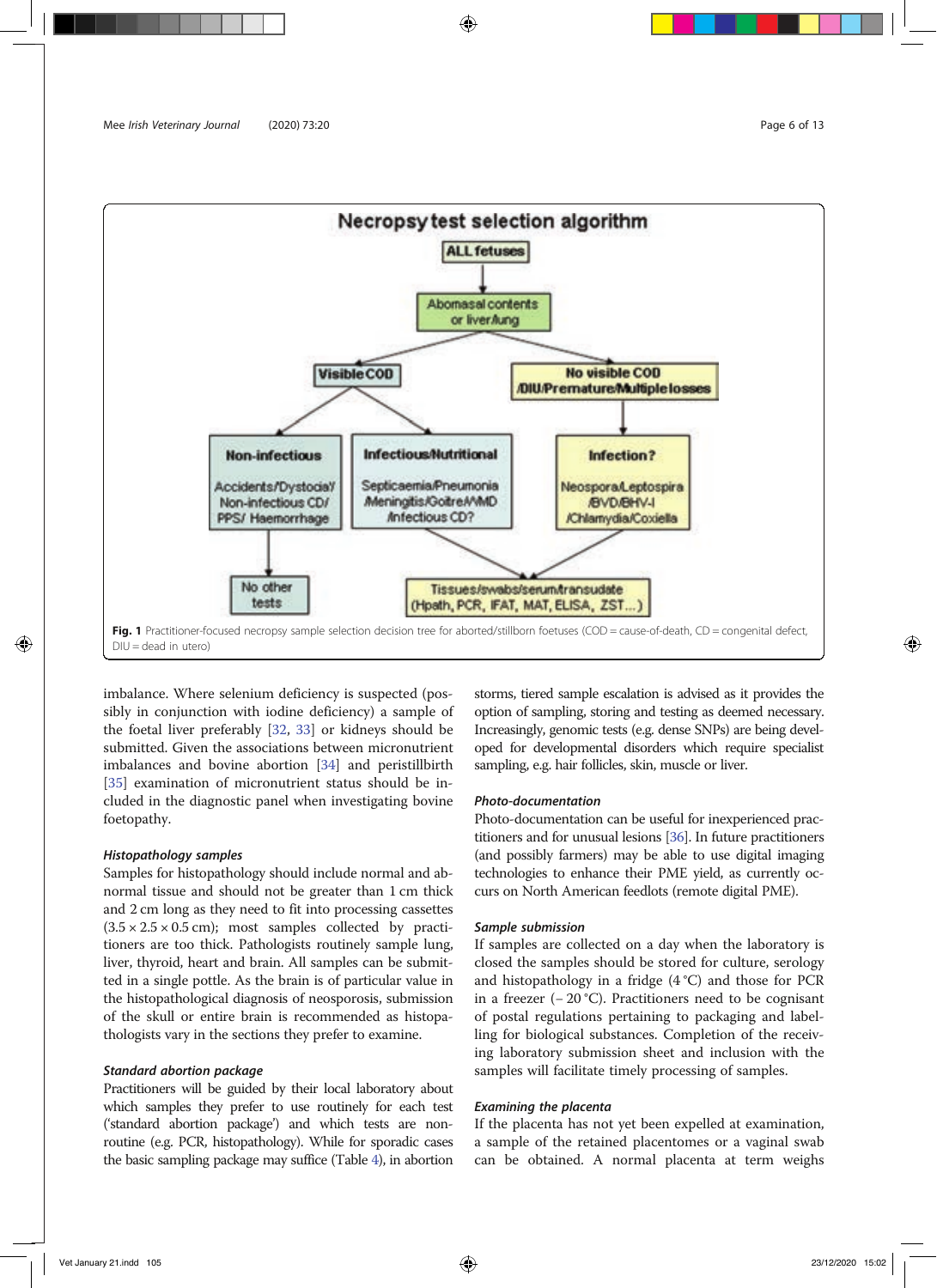Table 4 Standard and additional samples to collect from aborted and stillborn foetuses\* for the investigation of infectious, nutritional and genetic causes of death

| For investigation of                                                                                                         | Standard samples                              | Ancillary samples                                                                                         | Comments                                                                                                                 |
|------------------------------------------------------------------------------------------------------------------------------|-----------------------------------------------|-----------------------------------------------------------------------------------------------------------|--------------------------------------------------------------------------------------------------------------------------|
| Failure of passive transfer of immunoglobulins                                                                               | Perinate blood                                | $NA**$                                                                                                    | Only test calves > 24 h old, e.g. ZSTT                                                                                   |
| Foetopathogenic bacteria and fungi (e.g. Aspergillus<br>spp., B. licheniformis, L. monocytogenes, T. pyogenes,<br>S. Dublin) | Foetal stomach<br>contents (FSC),<br>Placenta | Foetal lung, liver, gall<br>bladder, kidney, brain,<br>eyelid.<br>Dam vaginal swab,<br>placentome, blood. | Ancillary samples where FSC/placenta unavailable/<br>contaminated.                                                       |
| Neospora caninum                                                                                                             | Foetal brain,<br>serum                        | Foetal heart.<br>Placenta.<br>Dam/cohort bloods                                                           | Fresh brain/placenta for PCR, fixed brain or heart/<br>placenta for histopathology if PCR positive                       |
| Leptospira Hardjo                                                                                                            | Foetal kidney,<br>serum                       | Dam/cohort bloods                                                                                         | Foetal sample dependent upon laboratory tests                                                                            |
| <b>BVD<sub>v</sub></b>                                                                                                       | Foetal ear, spleen,<br>thymus, serum          | Foetal kidney. Dam/<br>cohort bloods                                                                      | Foetal sample dependent upon laboratory tests                                                                            |
| <b>BHV-I</b>                                                                                                                 | Foetal liver.<br>serum.                       | Foetal kidney.<br>Placenta, Dam/cohort<br>bloods                                                          | Foetal PCR/histopathology preferred tests                                                                                |
| Micronutrient deficiencies                                                                                                   | Foetal thyroid,<br>liver, heart, rib          | Foetal kidney. Dam/<br>cohort bloods                                                                      | Thyroid for iodine assay/histopath; liver/kidney for<br>selenium assay, heart for histopath; bone for<br>manganese assay |
| Gross lesions (e.g. foetal pneumonia)                                                                                        | Affected foetal<br>organ                      | As required                                                                                               | As appropriate (e.g. bacteriology, histopath)                                                                            |
| Genetic congenital defect                                                                                                    | Foetal muscle.<br>skin                        | Dam hair follicles                                                                                        | Test for infectious teratogens also (e.g. BVDv, SBV)                                                                     |

\*Standard and ancillary testing protocols are dependent upon local laboratory SOPs. Bacteriology/mycology (culture, stains, wet preparations) and serology are generally routine tests for sporadic cases while other tests (e.g. histopathology, PCR, FAT, IHC, micronutrient, DNA assay) can be added for multiple losses or at the discretion of the pathologist. Maternal vaccinal status affects use and choice of serology tests, \*\* NA - not applicable

approximately 5 kg, has 75–125 red cotyledons and has thin, translucent intercotyledonary tissue that sometimes contains adventitious placentation. Placentitis may manifest as discoloured, necrotic, exudative cotyledons and opaque, erythematous, thickened, oedematous intercotyledonary tissue. Ideally three abnormal cotyledons/intercotyledonary tissue samples should be submitted (preferably macroscopically abnormal and uncontaminated) for histopathological and microbiological examination (Gram smear, MZN, culture, PCR).

#### Time-of-death

Before attributing a cause-of-death, the time-of-death (TOD) should be determined as the latter influences the diagnosis of the former. Time-of-death is classified as pre-, intra- and postpartum. Foetuses which die before birth will have varying degrees of autolysis; corneal opacity, excess body cavity sero-sanguinous transudate, decomposed organs (especially kidneys, liver, spleen and brain), haemoglobin imbibition, flaccid musculature, subserosal and subcutaneous serosanguinous oedema/ emphysema and atelectatic lungs. Autolytic lesions develop within approximately 12 h of death in utero and become more advanced over time. Foetuses which were alive at the beginning of calving but die during birth or within an hour of calving will not have signs of autolysis and may have signs of breathing (partial lung inflation),

bradytocia (localised peripheral oedema) or traumotocia (trauma lesions with haemorrhage). Perinates which die more than an hour after calving will not have signs of autolysis and will have signs of breathing (complete lung inflation, tracheal froth), and of umbilical cord rupture while alive [large (> 4 mm) diameter, pointed umbilical thrombi], possibly attempting to stand or standing (worn eponychia/foetal hoof 'slippers', especially hind) and colostrum consumption (colostrum in abomasum).

# Cause-of-death

Cause-of-death (COD) may be defined as ultimate/ underlying (UCOD), (the first initiating event in the chain of events resulting in death; this often includes the clinical history, e.g. dystocia), intermediate and proximate/terminal (PCOD), (final event/mechanism causing death; often from the necropsy examination, e.g. fractured spine or asphyxia). The UCOD answers the question 'why did the calf die?', and the PCOD answers a subtly different question 'how did the calf die? The fundamental question about the aetiology of perinatal mortality is 'why did the calf die?' i.e. what was the ultimate cause of death? For stillborn babies, the WHO recommends recording of the main single, underlying disease/ condition causing death on the WHO Death Certificate [37]. In contrast, in veterinary studies the proximate COD from necropsy results is usually cited, as the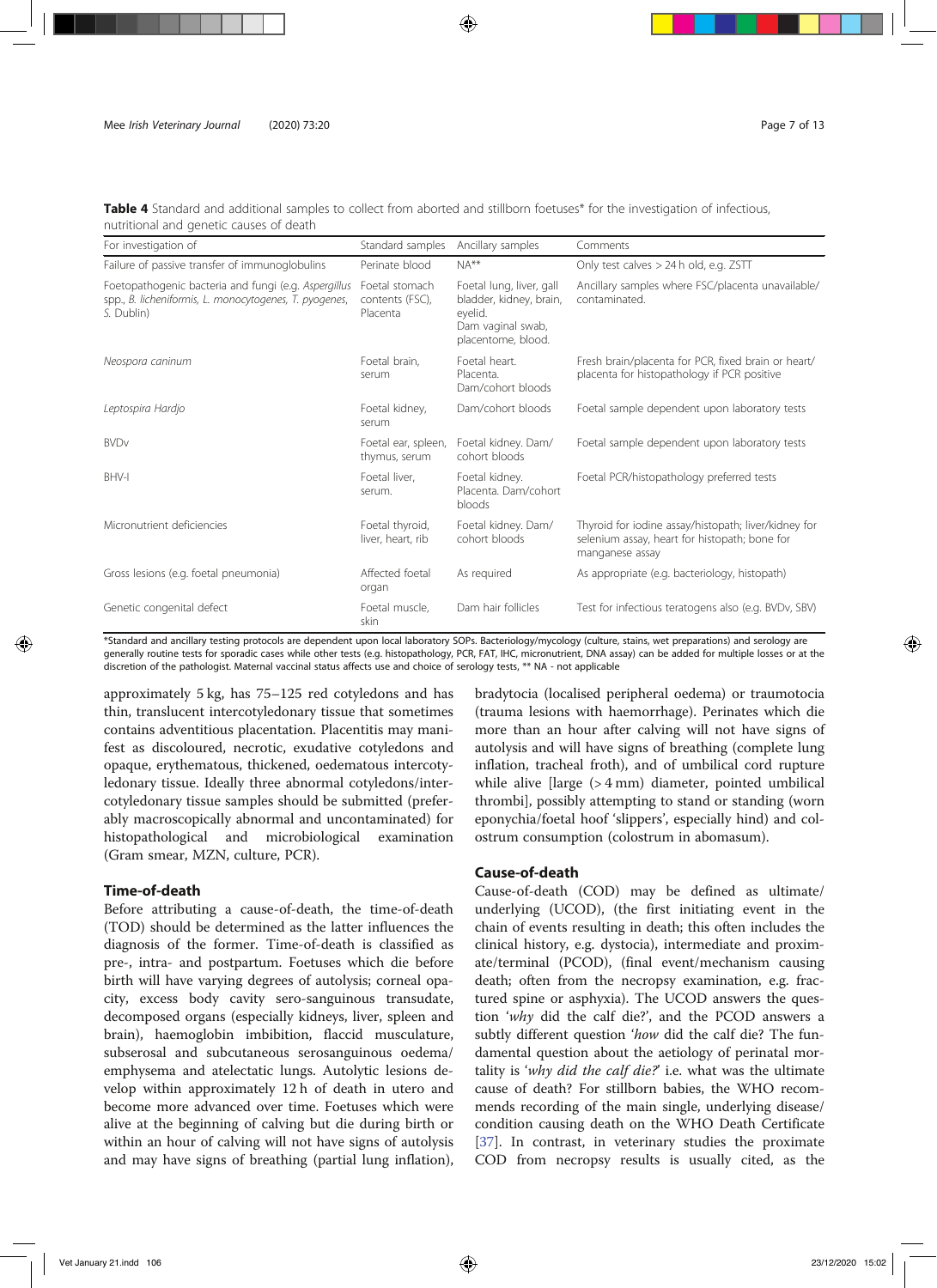| Cause-of-death          | Sub-category                                    | Case definition                                                                                                                                                                                                       | Diagnostic criteria                                                                                                                                                                                                                                                                                                                                                                                                                                                                                                                                                                                                                                                                             |
|-------------------------|-------------------------------------------------|-----------------------------------------------------------------------------------------------------------------------------------------------------------------------------------------------------------------------|-------------------------------------------------------------------------------------------------------------------------------------------------------------------------------------------------------------------------------------------------------------------------------------------------------------------------------------------------------------------------------------------------------------------------------------------------------------------------------------------------------------------------------------------------------------------------------------------------------------------------------------------------------------------------------------------------|
| <b>Accident</b>         | Colostrum<br>aspiration<br>(iatrogenic)         | Administration of colostrum by oro-oesophageal feeder<br>or bottle into the trachea with subsequent calf clinical<br>signs (e.g. bawling, dyspnoea, weakness, depression,<br>recumbence).                             | History and presence of colostrum in the trachea,<br>bronchial tree and lungs, pulmonary oedema/<br>congestion/consolidation/pneumonia and foreign<br>basophilic deposit in airways and alveoli                                                                                                                                                                                                                                                                                                                                                                                                                                                                                                 |
|                         | Non-parturient<br>trauma                        | Trauma independent of calving such as stood on or<br>laid on by cow or attacked by cow (assault injury) or<br>otherwise fatally injured, e.g. by automatic scraper in<br>cubicle house, other machinery.              | History and/or fatal traumatic lesions (e.g. antemortem<br>fractured ribs and/or legs, hepatic rupture) usually in<br>the absence of subcutaneous bruising.                                                                                                                                                                                                                                                                                                                                                                                                                                                                                                                                     |
|                         | Oesophageal<br>rupture<br>(iatrogenic)          | Rupture of oesophagus while administering colostrum<br>using an oro-oesophageal feeder with subsequent calf<br>clinical signs (e.g. bawling, dyspnoea, weakness, depres-<br>sion, recumbence, cervical oedema).       | History and traumatic tear in oesophagus with<br>discharge of colostrum and cellulitis if in cervical region<br>resulting in a swollen neck.                                                                                                                                                                                                                                                                                                                                                                                                                                                                                                                                                    |
| Co-mortality            |                                                 | Presence of more than one cause-of-death                                                                                                                                                                              | Listed for each cause-of-death                                                                                                                                                                                                                                                                                                                                                                                                                                                                                                                                                                                                                                                                  |
| Congenital<br>defect    | Lethal<br>congenital<br>defect                  | Defect present at birth incompatible with life. Where<br>the cause of the defect/s is diagnosed, e.g. BVDv, both<br>an ultimate and proximate COD can be reported.                                                    | Most diagnosed defects are grossly visible structural<br>defects. Examples include hydranencephaly,<br>hydrocephalus, schistosomus reflexus and multiple<br>defects. Some defects are economically lethal - the calf<br>may survive following remediation but this is<br>economically prohibitive hence euthanasia follows.                                                                                                                                                                                                                                                                                                                                                                     |
|                         | Economically-<br>lethal<br>congenital<br>defect | Grossly visible structural defect incompatible with<br>independent life and with economic viability of the calf<br>(e.g. surgery may be possible but cost-prohibitive and<br>poor prognosis) necessitating euthanasia | Examples include intestinal atresia, vestigial limbs,<br>palatoschisis and arthrogryposis.                                                                                                                                                                                                                                                                                                                                                                                                                                                                                                                                                                                                      |
| Dystocia <sup>a</sup>   | Bradytocia                                      | Prolonged stage one or two of calving                                                                                                                                                                                 | History of prolonged stage one (e.g. milk fever, 'slow<br>calving syndrome', disturbance during calving, uterine<br>torsion) and/or prolonged stage two (e.g. foetal<br>oversize) with moderate/severe peripheral<br>subcutaneous antemortem oedema (e.g. lower legs,<br>tongue, submandibular, head, neck)                                                                                                                                                                                                                                                                                                                                                                                     |
|                         | Dystoxia                                        | Dystocia with anoxia/asphyxia lesions                                                                                                                                                                                 | Moderate/severe calving assistance with atelectasis and<br>moderate/severe meconium staining/aspiration (hair,<br>trachea, lungs, abomasum), mucosal/serosal<br>haemorrhages (e.g. trachea, heart, pleura, thymus,<br>abomasum, adrenals, sclera, conjuctiva), organ<br>congestion and thoracic/abdominal serous transudate.                                                                                                                                                                                                                                                                                                                                                                    |
|                         | Maldistoxia                                     | Maldisposition with anoxia/asphyxia lesions                                                                                                                                                                           | Malpresentation or malposition with moderate/severe<br>meconium staining/aspiration (hair, trachea, lungs,<br>abomasum), mucosal/serosal haemorrhages (e.g.<br>trachea, heart, pleura, thymus, abomasum, adrenals,<br>sclera, conjuctiva), organ congestion, thoracic/<br>abdominal serous transudate and atelectasis.                                                                                                                                                                                                                                                                                                                                                                          |
|                         | Traumotocia                                     | Fatal trauma to the calf at assisted calving                                                                                                                                                                          | Severe antemortem (haemorrhage at the site) acute<br>lesions consistent with history of iatrogenic parturient<br>trauma (e.g. fractured/dislocated spine, ribs, limbs,<br>moderate/severe subcutaneous thoracic and lower limb<br>haemorrhage/bruising, traumatic diaphragmatic hernia,<br>hepatic rupture, moderate/severe haemothorax,<br>haemoperitoneum, haemarthrosis, or polytrauma)                                                                                                                                                                                                                                                                                                      |
| Eutoxia                 |                                                 | Eutocia with anoxia/asphyxia lesions, e.g. umbilical cord<br>accidents, placental insufficiency, placentitis, 'non-<br>clinical dystocia'.                                                                            | History of no (or slight) calving assistance with some or<br>all of the following: moderate/severe amniotic fluid or<br>meconium staining/aspiration [e.g. lungs (multifocal<br>keratinocytes, exfoliated epithelia, yellow/brown<br>granular material, eosinophilic material in alveoli and<br>bronchioles, incipient inflammatory reaction), hair,<br>trachea, abomasum], mucosal/serosal petechial<br>haemorrhages (e.g. trachea, heart, pleura, thymus,<br>abomasum, adrenals, sclera, conjuctiva), organ<br>congestion, thoracic/abdominal serous transudate and<br>atelectasis (dark purple, moist, congested, heavy fluid-<br>filled, round-bordered lungs; negative on floatation test) |
| Haemorrhage/<br>anaemia | Anaemia                                         | Generalised pallor in the absence of visible<br>haemorrhage                                                                                                                                                           | Diffuse severe pallor (e.g. conjunctiva, gingiva, skeletal<br>muscles, thymus, trachea, liver, heart, lungs, brain,                                                                                                                                                                                                                                                                                                                                                                                                                                                                                                                                                                             |

Table 5 Cause-of-death and diagnostic case definitions for non-infectious causes of bovine perinatal mortality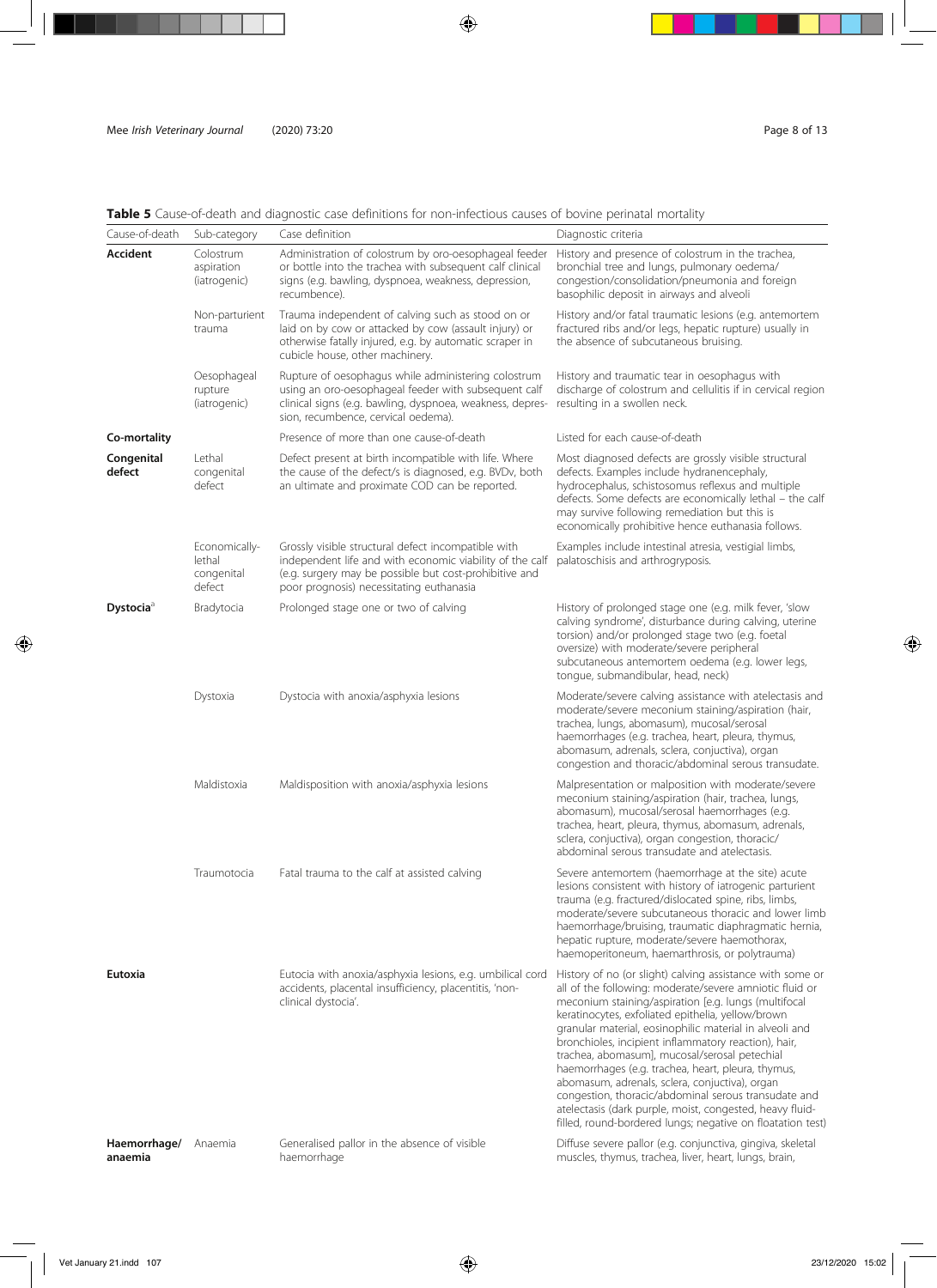| Cause-of-death                                | Sub-category                                | Case definition                                                                                                           | Diagnostic criteria                                                                                                                                                                                                                                                                                                                                                                                                                                                                           |
|-----------------------------------------------|---------------------------------------------|---------------------------------------------------------------------------------------------------------------------------|-----------------------------------------------------------------------------------------------------------------------------------------------------------------------------------------------------------------------------------------------------------------------------------------------------------------------------------------------------------------------------------------------------------------------------------------------------------------------------------------------|
|                                               |                                             |                                                                                                                           | adrenals, kidneys)                                                                                                                                                                                                                                                                                                                                                                                                                                                                            |
|                                               |                                             | Omphallorhagia Haemorrhage from the umbilical arteries                                                                    | Severe, acute peri-umbilical haematoma or moderate/<br>severe hemoperitoneum (up to > 11 free blood and co-<br>agulum) with one or more unsealed umbilical arteries<br>(internal omphallorhagia) and diffuse pallor with/with-<br>out blood stained hair coat (external omphallorhagia)                                                                                                                                                                                                       |
| Hypothermia                                   |                                             | Cold-stress induced mortality                                                                                             | History of extreme cold weather stress ( $\sim$ < 0 °C, high<br>wind speed, rain/sleet/snow; wind chill), unobserved<br>calving, not born into a straw bed (e.g. cubicle house,<br>outdoors), not dried off (wet/faeces covered coat,<br>abandoned by dam), no colostrum consumption (FPT),<br>low rectal temperature $(< 37 °C)$ and limb/ventral<br>sternum lesions (yellow subcutaneous oedema and<br>haemorrhage, esp. hind legs)                                                         |
| <b>Micronutrient</b><br>disorder              | lodine/<br>selenium<br>imbalance            | Abnormal thyroid gland                                                                                                    | Thyroid histopathological lesions: hyper- (current<br>imbalance: columnar epithelium-lined microfollicles +/-<br>epithelia invaginations) or hypoplasia (historic imbal-<br>ance: moderately/markedly enlarged colloid-filled folli-<br>cles lined by flat columnar epithelium; 'colloid goitre')<br>and atelectasis with/without low thyroid iodine (< 1200<br>ppm DM), low tissue selenium content, absolute (thy-<br>roid > 30 g) or relative (thyroid/body weight ratio ><br>0.80) goitre |
|                                               | Selenium/<br><b>Vitamin E</b><br>deficiency | Cardiomyopathy with low selenium/vitamin E status<br>(white muscle disease)                                               | Gross/histological lesions (cardiomyopathy - streaks of<br>myocardial pallor with hyaline necrosis +/- calcification;<br>Zenkers' necrosis) plus low tissue (e.g. liver, kidney) or<br>blood selenium and/or vitamin E concentrations                                                                                                                                                                                                                                                         |
| Premature<br>placental<br>separation<br>(PPS) |                                             | Separation and expulsion of the placenta before/with<br>the calf                                                          | History of placenta expelled before/with the fresh<br>foetus and/or placenta attached to fresh carcass, Grossly<br>the placenta may be normal. On histology there may<br>be acute, multifocal haemorrhage into the interstitium<br>of the cotyledonary villi.                                                                                                                                                                                                                                 |
| Prematurity or<br>dysmaturity                 |                                             | Calf born before physiological maturity                                                                                   | Premature characteristics [e.g. small size (IUGR), short<br>light hair, partial incisor eruption, domed skull,<br>respiratory distress syndrome (RDS)] in fullterm<br>(dysmature) or pre-term [(premature; <mean-2sd gesta-<br="">tion for single (&lt; 270 days) or twin (&lt; 265 days)] foetuses<br/>(e.g. sudden unexpected calving, poor udder swelling<br/>and pelvic ligament relaxation)</mean-2sd>                                                                                   |
| Twin-to-twin<br>transfusion                   |                                             | Transfusion of blood from one twin to the other<br>resulting in one anaemic and one congested twin with<br>fatal sequelae | Foetal plurality with asymmetrical body weights if<br>chronic (IUGR and normosomia) and asymmetrical<br>carcass lividity (pallor and congestion)                                                                                                                                                                                                                                                                                                                                              |
| Unexplained                                   |                                             | Idiopathic stillbirth                                                                                                     | None of the diagnostic criteria of causes-of-death apply;<br>no visible/no significant lesions (NVL/NSL) or diagnosis<br>not reached (DNR)                                                                                                                                                                                                                                                                                                                                                    |

Table 5 Cause-of-death and diagnostic case definitions for non-infectious causes of bovine perinatal mortality (Continued)

<sup>a</sup>Polypathia may also occur, e.g. bradytraumotocia, bradytoxocia, bradytraumotoxocia, traumotoxocia; where known, clinical history can be combined with pathology to give a clinicopathological case definition, e.g. bradytocia-maldisposition

submitted history is often incomplete. These COD concepts are important in identifying and mitigating underlying effects to prevent future deaths. Thus, shifting the focus from proximate to antecedent COD is recommended in veterinary studies. Determination of the COD is also fraught with the diagnostic challenge of trying to differentiate 'death with' from 'death from'. Additionally, while most diagnoses are 'diagnoses by presence', 'diagnosis by exclusion'/idiopathy is also employed where the former criteria cannot be satisfied, e.g. non-parturient trauma.

Common COD in peristillbirths based on an international Delphi study [9] are listed in Tables 5 and 6; other uncommon causes also occur. For babies, an extensive list of COD has been codified by the WHO in ICD-PM [37]. These can be used to calculate causespecific mortality rates and the attributable fraction of peristillbirth due to each COD. The degree of confidence in diagnosing the COD can vary from definite (e.g., intralesional foetopathogen detected) to probable (foetopathogen detected and only gross lesions) and possible (foetopathogen detected but no lesions) depending on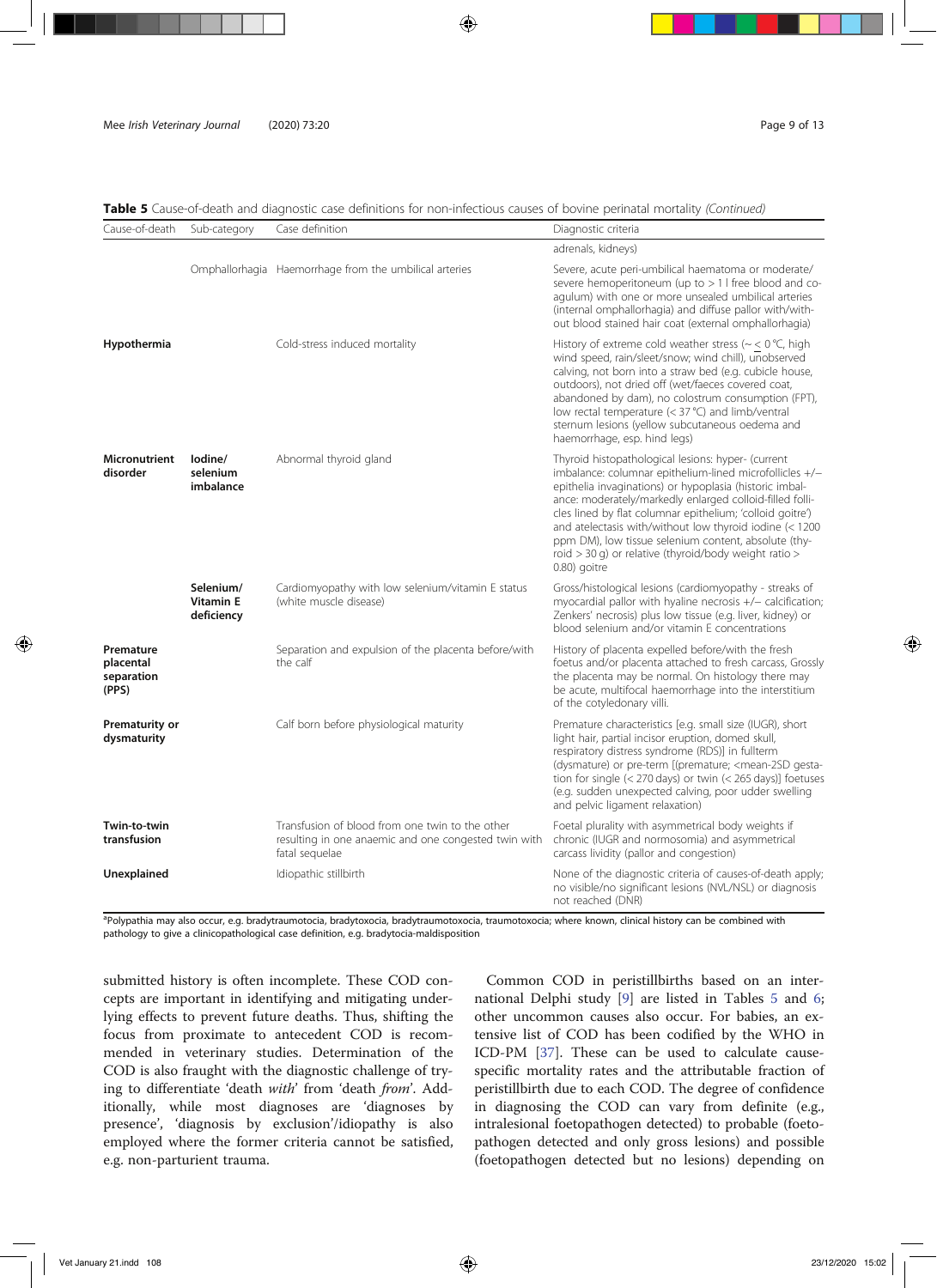| death | Cause-of- Sub-category                       | Case definition                                                                                                                                                  | Diagnostic criteria                                                                                                                                                                                                                                                                                                                               |
|-------|----------------------------------------------|------------------------------------------------------------------------------------------------------------------------------------------------------------------|---------------------------------------------------------------------------------------------------------------------------------------------------------------------------------------------------------------------------------------------------------------------------------------------------------------------------------------------------|
|       | <b>Infection</b> Foetopathogenic<br>bacteria | Infection with a significant bacterium: Bacillus licheniformis,<br>Campylobacter foetus, Listeria monocytogenes, Salmonella<br>Dublin, Trueperella pyogenes, etc | Pure heavy growth in culture of pathogenic species from<br>abomasal contents/foetal tissues or nearly pure/mixed<br>growth with associated lesions consistent with foetal<br>sepsis/placentitis (in particular for potential contaminants,<br>e.g. E. coli). If isolated from placenta only, associated intra-<br>lesional bacterial placentitis. |
|       |                                              | Chlamydophilia/Parachlamydiacae                                                                                                                                  | Detection of organism in the placenta, foetal tissue or<br>abomasal contents (e.g. MZN smear, PCR, IHC) confirmed<br>by histopathology                                                                                                                                                                                                            |
|       |                                              | Coxiella burnetii                                                                                                                                                | Detection of organism in the placenta, foetal tissue or<br>abomasal contents (e.g. MZN smear, PCR, IHC) confirmed<br>by histopathological lesions (e.g. necrotising placentitis);<br>Detection of the organism in the absence of lesions<br>indicates very acute recent infection.                                                                |
|       |                                              | Leptospira spp (e.g. Hardjo, Grippotyphosa, Australis)                                                                                                           | Detection of pathogenic antigen (e.g. PCR/FAT/IHC-<br>positive) in foetal tissues (e.g. kidney, spleen) with<br>accompanying lesions or detection of high foetal antibody<br>titre indicating recent infection                                                                                                                                    |
|       | fungi                                        | Foetopathogenic Aspergillus app, zygomycetes, yeasts, etc                                                                                                        | Detection of fungal hyphea in abomasal contents/placenta<br>(e.g. wet prep, culture) with associated gross/<br>histopathology lesions (e.g. foetal dermatitis, IUGR,<br>placentitis, hepatomegaly)                                                                                                                                                |
|       | parasite                                     | Foetopathogenic Neospora caninum                                                                                                                                 | Detection of histological lesions (characteristic<br>neuropathology, myocardial necrosis, multifocal placentitis;<br>cause) and the parasite antigen in foetal tissues (e.g. PCR;<br>infection) +/- foetal antibodies (exposure)                                                                                                                  |
|       | Foetopathogenic BoHV-I, 4<br>viruses         |                                                                                                                                                                  | Detection of viral antigen in foetal tissues (e.g. liver,<br>spleen, adrenal) +/- lesions, e.g. focal necrotising hepatitis,<br>placentitis                                                                                                                                                                                                       |
|       |                                              | <b>BVD<sub>v</sub></b>                                                                                                                                           | Detection of viral antigen in foetal tissues (e.g. spleen,<br>thymus, adrenal, ear) and gross/histopathology lesions                                                                                                                                                                                                                              |
|       |                                              | <b>SBV</b>                                                                                                                                                       | Detection of two or more syndromic gross lesions<br>(arthrogryposis, hydranencephaly, torticollis, scoliosis,<br>kyphosis, brachygnathia inferior) and foetal antigen (e.g.<br>PCR).                                                                                                                                                              |
|       |                                              | Infectious lesions  Compelling lesions indicative of infection                                                                                                   | Gross/histological lesions consistent with exposure/<br>response to infection e.g. pericarditis,<br>meningoencephalitis, enteritis omphalo-peritonitis, pleuro-<br>pneumonia, lymphadenomegaly, systemic sepsis (lesions<br>in at least two organs) and placentitis.                                                                              |

Table 6 Cause-of-death and diagnostic case definitions for infectious causes of bovine perinatal mortality

#### Table 7 Detection of foetopathogens in Irish aborted and stillborn foetuses and placentae

| Organism                            | $\%$      |
|-------------------------------------|-----------|
| Trueperella pyogenes                | 6.8       |
| Bacillius licheniformis             | 5.3       |
| Salmonella Dublin                   | 4.2       |
| Neospora caninum                    | $4.0^{a}$ |
| Listeria monocytogenes              | 2.2       |
| Aspergillus spp                     | 0.6       |
| Secondary bacterial and fungal spp. | 7.4       |

<sup>a</sup>not all foetuses are tested for Leptospira hardjo (foetal ELISA) and Neospora caninum (foetal ELISA +/− histology), hence no figures are recorded for the former and those for the latter pathogen do not represent the full sampling frame ( $n = 1970$  cases)

Source: Sanchez-Miguel, (2019), [44]

the extent of the investigation and the findings [38]. Additionally, current understanding on COD is constantly being informed by new research, for example, the detection of foetopathogens in the pregnant uterus of healthy cows in the absence of inflammation [39].

The relative proportions of various COD can be influenced by the surveillance model used to collect data; an active surveillance model gives an accurate picture of whole-herd mortality while scanning/passive surveillance may give a biased picture of preselected cases and an underestimation of low incidence cases.

Diagnosis rates in aborted and stillborn foetuses are generally between 20 to 50% [5] and 30 to 75%, [6], respectively. The more carcasses and the fresher the carcasses that are examined the higher the herd diagnosis rate. In aborted foetuses the COD are often attributed to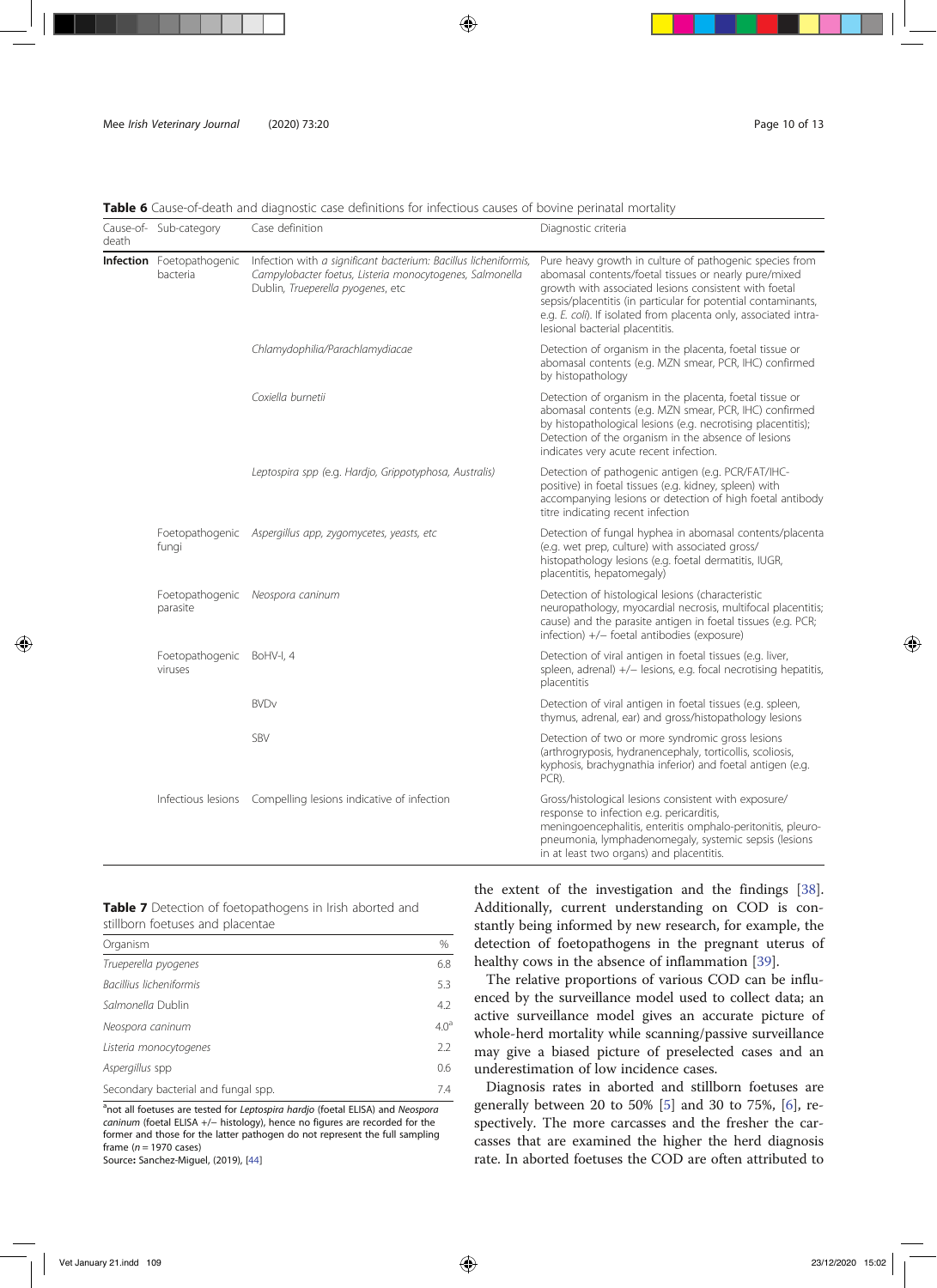| Cause of calf death<br>(% ) | Unobserved<br>calving | Observed, no calving<br>assistance | Easy calving<br>assistance | Moderate calving<br>difficulty | Severe calving<br>difficulty |
|-----------------------------|-----------------------|------------------------------------|----------------------------|--------------------------------|------------------------------|
| Maldisposition              | $\Omega$              |                                    | 18                         | 29                             | 28                           |
| Bradytocia                  | 21                    | 14                                 | 30                         | 26                             | 24                           |
| Congenital defects          | 8                     | 8                                  |                            | 9                              | 18                           |
| Eutoxia                     | 23                    | 33                                 | 21                         | O                              |                              |
| Infections                  | 8                     | 8                                  |                            |                                |                              |
| Other                       | 29                    | 44                                 | 22                         | 27                             | 16                           |
| No significant<br>findings  |                       | 6                                  |                            |                                |                              |

**Table 8** Causes of parturient mortality (%) in dairy calves by calving assistance category

Source: Teagasc research, Irish dairy herds

events which occurred days or weeks before foetal death so few COD lesions will be grossly visible; microbiological sampling is more important. However, in stillborn calves the COD is more likely to be periparturient [40] rather than infection-related [41] though preexisting congenital defects [42] and precalving nutrition [43] can also contribute to perinatal mortality. Hence gross examination can often reveal more than laboratory testing. Foetopathogenic infections (Table 7) and dystocia (abnormal calving), (Table 8) continue to be the most important diagnosable causes of bovine abortion and stillbirth, respectively. The predominant infectious agents causing abortion vary by country, with Neospora caninum frequently cited as the most common pathogen internationally [45]. The predominant types of dystocia causing stillbirth are foetal maldisposition (of presentation or posture), bradytocia (prolonged stage one or two of calving), and traumotocia (calving-associated foetal trauma). Foetal mortality in many cases of dystocia is caused by perinatal asphyxia. Co-mortality (polypathia) is not uncommon in stillbirths and should be considered; in some cases the main and other causes may be distinguishable and in other cases not. For example, immunocompromise in goitrous perinates leading to increased susceptibility to septicaemia [46]. The WHO recommends recording of other significant conditions contributing to perinatal mortality [37].

#### Diagnosis not reached (DNR)

The common reasons for DNR are insufficient, poor quality or incorrect sample submission (especially non-submission of the placenta), diagnoses not attainable from PME, poor PME technique, and inadequate or unavailable laboratory tests. In recording DNR data it is useful to append the possible reason for the DNR to improve investigative yields in future studies. In the case of aborted foetuses and 'unexplained stillbirths' non-infectious and non-dystocial causes, respectively, are likely to be the major reasons for DNR. For example, recent studies showed a significantly higher abortion rate in cows fed diets with high mycotoxin

concentrations [47] and a chromosomal deletion has been shown to be significantly associated with increased stillbirth in cattle [48]; these causes are not detectable in diagnostic (as opposed to research) veterinary laboratories. While DNR may appear to a client or a veterinary practitioner as a failure of investigation, it can be viewed as a successful rule-out of common causes of foetopathy.

#### Conclusions

From this thematic review it may be concluded that we can improve and standardise our case definitions of bovine foetopathy, we can conduct better case investigations by adopting pro forma to collect information on the anamnesis, pregnant cohort, affected dam and her foetus/es, we can increase our necropsy yield by performing a standardised external and internal examination and sampling protocol while being cognisant of the need to establish the time-of-death relative to abortion or calving and the primacy of determining the ultimate, as opposed to the proximate cause of death, diagnoses not reached/reachable, notwithstanding.

#### Supplementary information

Supplementary information accompanies this paper at https://doi.org/10. 1186/s13620-020-00172-0.

Additional file 1. Peristillbirth questionnaire Additional file 2. Abortion questionnaire.

#### Acknowledgements

This paper is based on an invited keynote presentation at the World Buiatrics Congress, 3-8th July 2016 in Dublin. The author acknowledges the conference organisers for the invitation and the Irish Veterinary Journal for the review invitation. The author thanks Mr. Jonathon Kenneally, Mr. Thomas Condon and Mr. John Heffernan of Teagasc, the staff at the Cork Regional Veterinary Laboratory, in particular, Dr. Cosme Sanchez-Miguel, the numerous undergraduate veterinary students from UCD, international colleagues and the farmers who contributed to the research work cited in this paper.

#### Author's contributions

JFM conceived the idea for this paper, carried out some of the cited research, presented the material as a plenary lecture at the World Buiatrics Congress and drafted and re-drafted and submitted the final peer-reviewed manuscript. The author(s) read and approved the final manuscript.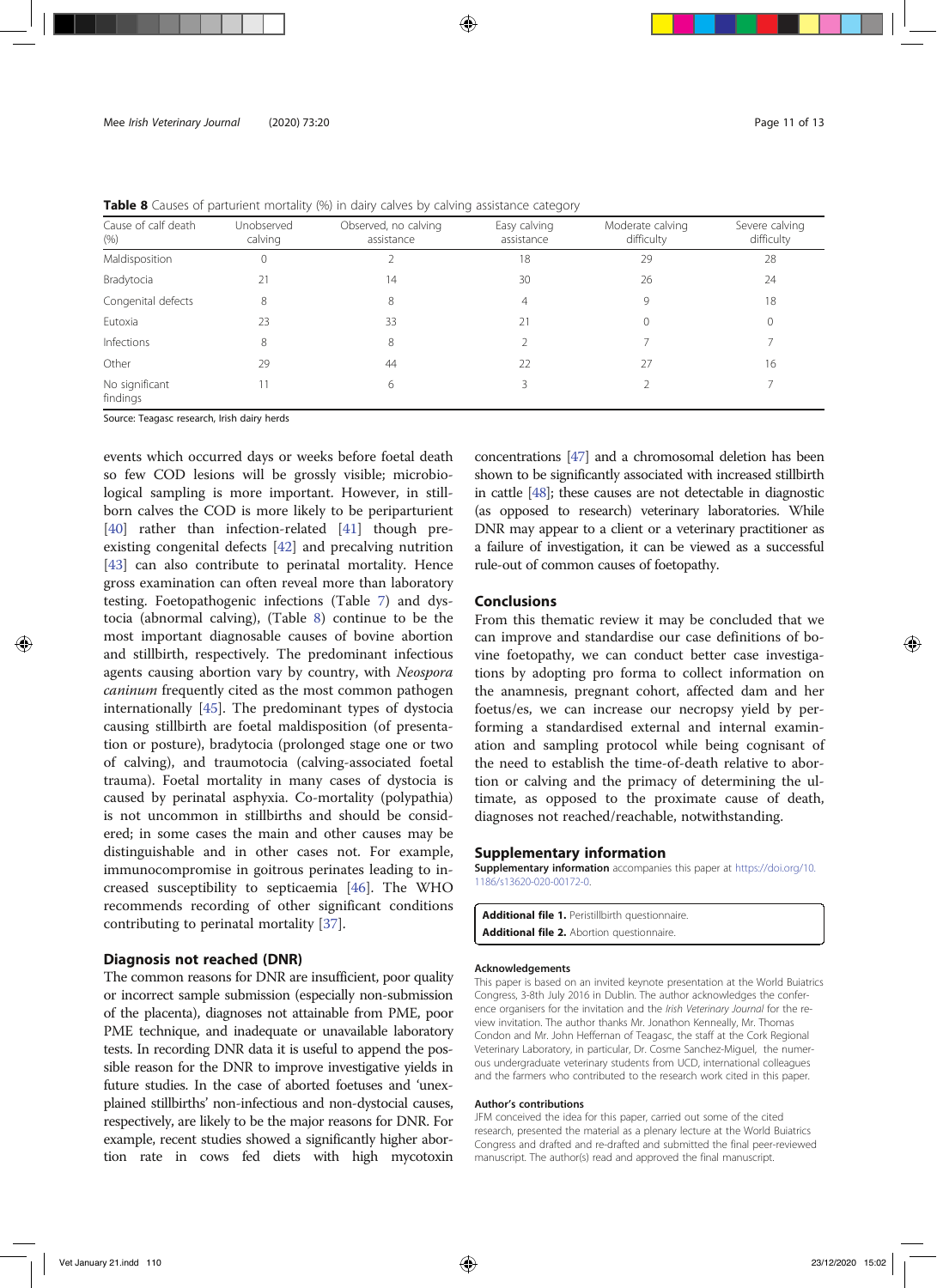#### Authors' information

Not applicable.

#### Funding

Not applicable.

#### Availability of data and materials

All data generated or analysed during this study are included in this published article.

Ethics approval and consent to participate Not applicable.

#### Consent for publication

Not applicable.

#### Competing interests

The author declares that he has no competing interests.

#### Glossary

Bradytocia prolonged stage one or stage two of calving

- Co-mortality
- more than one cause of mortality in the same calf

Eutocia normal calving

Dystocia

abnormal, but not necessarily traumatic/difficult, calving Foetal maldisposition

foetal malpresentation, malposture or malposition

Observable abortion

expulsion of a foetus which is likely to be observed, and hence submitted to a veterinary diagnostic laboratory; between day 120 and the limit of independent foetal viability (< 260 days)

Perinatal asphyxia

a combination of periparturient hypoxia, hypercapnia and metabolic and respiratory acidosis induced by foetal hypoperfusion/ischaemia (Greek; asphyxia = absence of pulse); synonym anoxia

Perinatal mortality

death of the foetus or perinate before, during or within 48 h of calving at full term (> 260 days); it includes both stillbirth (death of a foetus before or during calving at full term) and early neonatal mortality. Peristillbirth incorporates both stillbirth and perinatal mortality

Proximate/terminal cause-of-death

final event/mechanism causing death. This is often diagnosed from the necropsy examination based on pathological lesions, e.g. fractured spine.

#### Traumotocia

trauma of the foetus or dam during calving

Ultimate/underlying cause-of-death the first initiating event in the chain of events resulting in death. Diagnosis often includes the clinical history and the necropsy examination, i.e. a clinico-pathological diagnosis, e.g. dystocia.

#### Received: 18 June 2020 Accepted: 20 August 2020 Published online: 04 September 2020

#### References

- Kinsel ML. An epidemiologic approach to investigating abortion problems in dairy herds. Compendium. 2002;24:S34–9.
- 2. Bleul U. Risk factors and rates of perinatal and postnatal mortality in cattle in Switzerland. Livestock Sci. 2011;135:257–64.
- 3. Hoedemaker M, Ruddat I, Teltscher M, Essmeyer K, Kreienbrock L. Influence of animal, herd, and management factors on perinatal mortality in dairy cattle - a survey in Thuringia, Germany. Berl Münch Tierärztl Wochenschr. 2010;123:130–6.
- 4. Mee JF. Why do so many calves die on modern dairy farms and what can we do about calf welfare in the future? Animals. 2013;3:1036–57.
- 5. Wheelhouse N, Mearns R, Willoughby K, Wright E, Turnbull D, Longbottom D. Evidence of members of the Chlamydiales in bovine abortions in England and Wales. Vet Rec. 2015. https://doi.org/10.1136/vr.103075.
- 6. Mee JF. Investigating stillbirths in cattle what should a practitioner do? Cattle Pract. 2015;23:114–21.
- 7. Collins A, Doherty M, Barrett D, Mee JF. Schmallenberg virus: a systematic international literature review (2011-2019) from an Irish perspective. Ir Vet J. 2019;72:1–22.
- Mee JF. Bovine foetopathy a veterinary practice investigation SOP. Proc. 36th World Vet. Assoc. Congress, Auckland, New Zealand; 2020;1:145–7.
- 9. Mee JF, Sanchez-Miguel C, Doherty M. An international Delphi study of the causes of death and the criteria used to assign cause of death in bovine perinatal mortality. Reprod Dom Anim. 2013;48:651–9.
- 10. Norquay R, Orr J, Norquay B, Ellis K, Mee JF, Reeves A, et al. Perinatal mortality in 23 beef herds in Orkney: incidence, risk factors and aetiology. Vet Rec. 2020. https://doi.org/10.1136/vetrec-2019-105536.
- 11. Anon. Recommendations for standardising bovine reproductive terms. Cornell Vet. 1972;62:216–37.
- 12. Bronner A, Gay E, Fortane N, Palussiere M, Hendrikx P, Henaux V, et al. Quantitative and qualitative assessment of the bovine abortion surveillance system in France. Prev Vet Med. 2015;120:62–9.
- 13. Bronner A, Morignat H, Henaux V, Madouasse A, Gay E, Calavas D. Devising an indicator to detect mid-term abortions in dairy cattle: a first step towards syndromic surveillance of abortive diseases. PLoS One. 2015;8:e0119012.
- 14. Forar AL, Gay JM, Hancock DD, Gay CC. Foetal loss frequency in ten Holstein dairy herds. Theriogenology. 1996;45:1505–13.
- 15. Mee JF, Sanchez-Miguel C. Abortion investigations can practitioners do better? Ireland: Proc. CAVI Conf; 2015. p. 91–101.
- 16. Thurmond M, Picanso J, Anderson M. An example of selection bias in submissions of aborted bovine foetuses to a diagnostic laboratory. J Vet Diagn Investig. 1994;6:269–71.
- 17. Mee JF, Sanchez-Miguel C, Doherty M. Influence of modifiable risk factors on the incidence of stillbirth/perinatal mortality in dairy cattle. The Vet J. 2014;199:19–23.
- 18. Lawn J, Blencowe H, Pattinson R, Causens S, Kumar R, Ibiebele I, et al. Stillbirths: where? When? Why? How to make the data count? Lancet. 2011;377:1448–63.
- 19. Bronner A, Henaux V, Vergne T, Vinard J, Morignat H, Hendrikx P, et al. Assessing the mandatory bovine abortion notification system in France using unilist capture-recapture approach. PLoS One. 2013;8:e63246.
- 20. Bronner A, Henaux V, Fortane N, Hendrikx P, Calavas D. Why do farmers and veterinarians not report all bovine abortions, as requested by the clinical brucellosis surveillance system in France? BMC Vet Res. 2014;10:93.
- 21. Mee JF. Denormalizing poor dairy youngstock management: dealing with "farm-blindness". J Anim Sci. 2020;98(S1):140–9.
- 22. Gadicke P, Monti G. Factors related to the level of occurrence of bovine abortion in Chilean dairy herds. Prev Vet Med. 2013;110:183–9.
- 23. Mock T, Mee JF, Dettwiler M, Rodriguez-Campos S, Hüsler J, Michel B, et al. Evaluation of an investigative model in dairy herds with high calf perinatal mortality rates in Switzerland. Theriogenology. 2020;148:48–59.
- 24. Geraghty T, Murphy A, Mee JF, Orr J. How to investigate a stillbirth on farm. In: Practice; 2020. (in press).
- 25. Sánchez-Miguel C, Crilly J, Grant J, Mee JF. Sensitivity, specificity and predictive probability values of serum agglutination test titres for the diagnosis of Salmonella Dublin culture-positive bovine abortion and stillbirth. Transbound Emerg Dis. 2017:00:1–11. https://doi.org/10.1111/tbed.12784.
- 26. Krog C, Agerholm J, Nielsen S. Fetal age assessment for Holstein cattle. PLoS One. 2018;13(11):e0207682.
- 27. Mee JF. A practitioner's guide to post-mortem examination of an aborted or stillborn calf. Livestock. 2016;21:38–43.
- 28. Clothier K, Anderson M. Evaluation of bovine abortion cases and tissue suitability for identification of infectious agents in California diagnostic laboratory cases from 2007 to 2012. Theriogenology. 2016;85:933–8.
- 29. Ibrahim M, Wagener K, Drillich M, Ehling-Schulz M, Einspanier R, Gabler C. Trueperella pyogenes isolated from a cow with clinical endometritis showed a higher growth rate and increased mRNA expression of virulence factors compared with a strain isolated from a healthy cow. Reprod Dom Anim. 2016;51(Suppl.2):58.
- 30. Mee JF, Sanchez-Miguel C, Nosov M, Gilmore J. Are we misdiagnosing many Neospora and Leptospira-positive bovine aborted and stillborn foetuses using foetal serology? Reprod Dom Anim. 2016;51(Suppl.2):116.
- 31. Jawor P, Mee JF, Stefaniak T. Perinatal immuno/inflammatory response in the presence or absence of bovine fetal infection. BMC Vet Res. 2018;14:322.
- 32. Herdt TH, Hoff B. The use of blood analysis to evaluate trace mineral status in ruminant livestock. Vet Clin Food Anim. 2011;27:255–83.